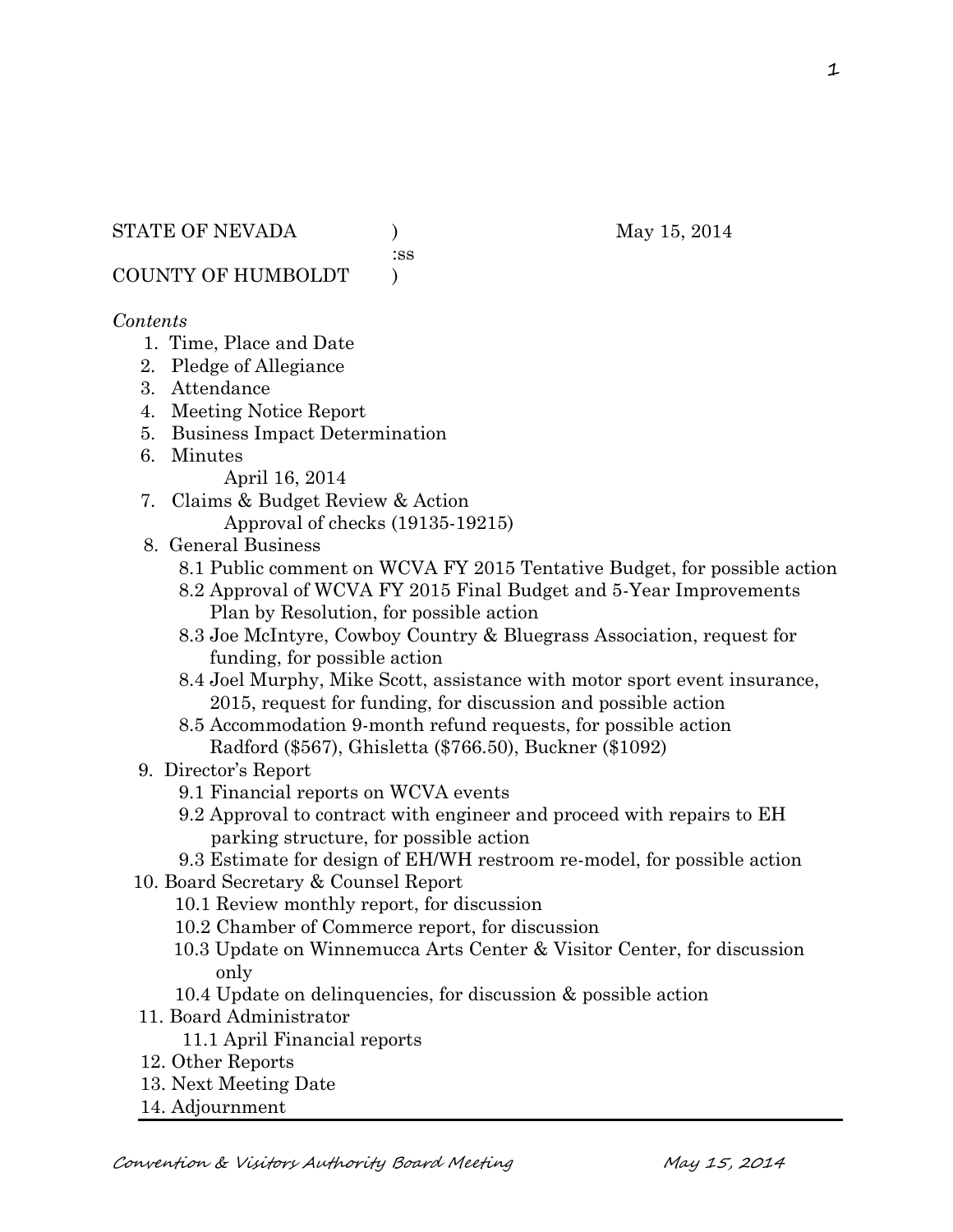### **MINUTES, MAY 15, 2014**

**1. Time, Place and Date.** The Winnemucca Convention and Visitors Authority met in regular session in full conformity with the law at the Winnemucca Convention Center, West Hall, Winnemucca, Nevada at 4:00 pm on Thursday, May 15, 2014 with Chairman Terry Boyle presiding.

### **2. Pledge of Allegiance.**

**3. Attendance.** *Convention and Visitors Authority Board Officials Present:* Terry Boyle Chairman and Hotel Representative Rodd William Stowell Vice Chairman and Business Representative Don Stoker Treasurer and Motel Representative Jim Billingsley City Representative Dan Cassinelli County Representative Bill Macdonald Secretary and Counsel Kendall Swensen Board Administrator

*Convention and Visitors Authority Board Officials Absent:* None

*Staff Members Present:* Kim Petersen Director Shelly Noble Administrative Clerk

*Staff Members Absent:* None

| <i>Others Present:</i> |
|------------------------|
| Joe McIntyre           |
| Dawn Baldwin           |
| Jean Kinney            |
| Joel Murphy            |
| Anda Latham            |
| Mike Scott             |
| Mike Baumgartner       |
| Tom Bidegary           |
| Alan DuVall            |

Cowboy Country & Bluegrass Assoc Cowboy Country & Bluegrass Assoc No Nev Arts Council No Nev Racing Assoc No Nev Racing Assoc Wmca Regional Raceway Assoc No Nev Arts Council Budget Motel A-1 Commercial Service

#### **4. Meeting Notice Report.**

Chairman Boyle reported that notice, including meeting agenda, was posted by Shelly Noble by 9:00 am Monday, May 12, 2014 at Humboldt County Library, Court House, Post Office, City Hall and Convention Center West Hall. No persons have requested mailed notice during the past six months.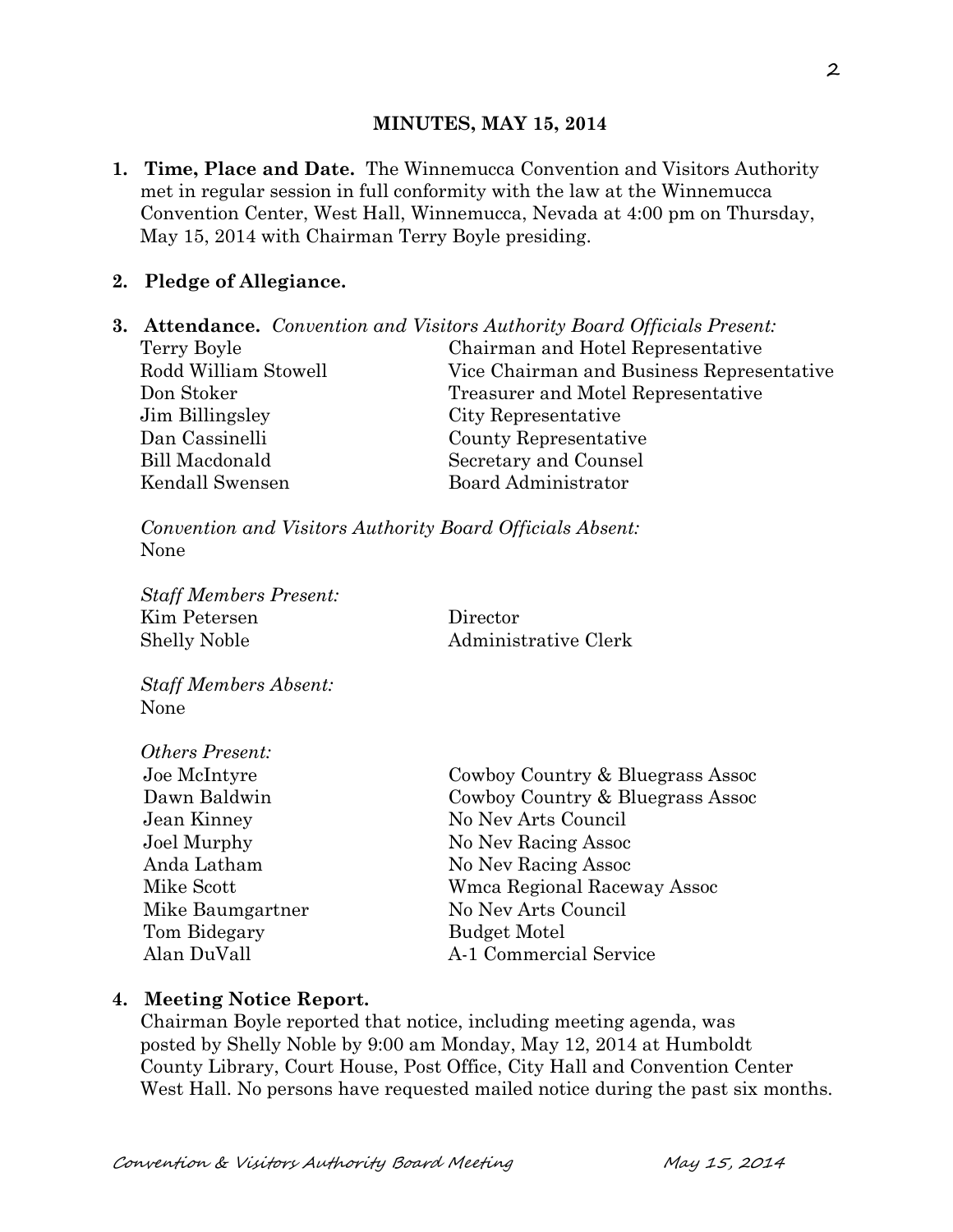**5. Business Impact Determination.** After review of the May 15, 2014 agenda, and report by Counsel that he saw nothing in the Agenda requiring a business economic impact study or statement, *Don Stoker made a motion that no proposed agenda item is likely to impose a direct and significant economic burden on a business or directly restrict formation, operation, or expansion of a business. The motion carried, 4-0. Dan Cassinelli was not present for this vote.* 

## **6. Minutes.**

Prior meeting minutes, April 16, 2014. *Jim Billingsley made a motion to accept the minutes of the April 16, 2014 meeting. Motion carried, 4-0. Dan Cassinelli was not present for this vote.*

**7. Claims.** The following claims were reported to the Board Members by a copy of the proposed Check Register CD-000225 and CD-000226 as a portion of the pre meeting board packets provided to the Members as supplemented by Supplemental Check Register CD-000227 at time of meeting.

| BANK ACCOUNT      | <b>CHECK NUMBERS</b> | <b>AMOUNT</b> |
|-------------------|----------------------|---------------|
| Nevada State Bank | 19135-19215          | \$161,755.92  |

## *Don Stoker made a motion to approve all claims as submitted. The motion carried, 4-0. Dan Cassinelli was not present for this vote.*

## **8. General Business.**

**8.1 Public comment on WCVA FY 2015 Tentative Budget, for possible action**

None

 **8.2 Approval of WCVA FY 2015 Final Budget and 5-Year Improvements Plan by Resolution, for possible action**  Kendall presented the final 2015 WCVA budget to this board. It is the same as the tentative budget that was approved by this board on March 26, 2014. There was one minor change requested by the Nevada Department of Taxation and Kendall has made this change in the final budget. *Rodd William Stowell made a motion to accept the resolution, as prepared by Bill Macdonald, to adopt the WCVA FY 2015 Budget as presented* 

*here today. Motion carried, 4-0. Dan Cassinelli was not present for this vote.* Kendall has seven copies that all board members need to sign. He will distribute these signed copies of this budget to the appropriate agencies.

Dan Cassinelli arrived.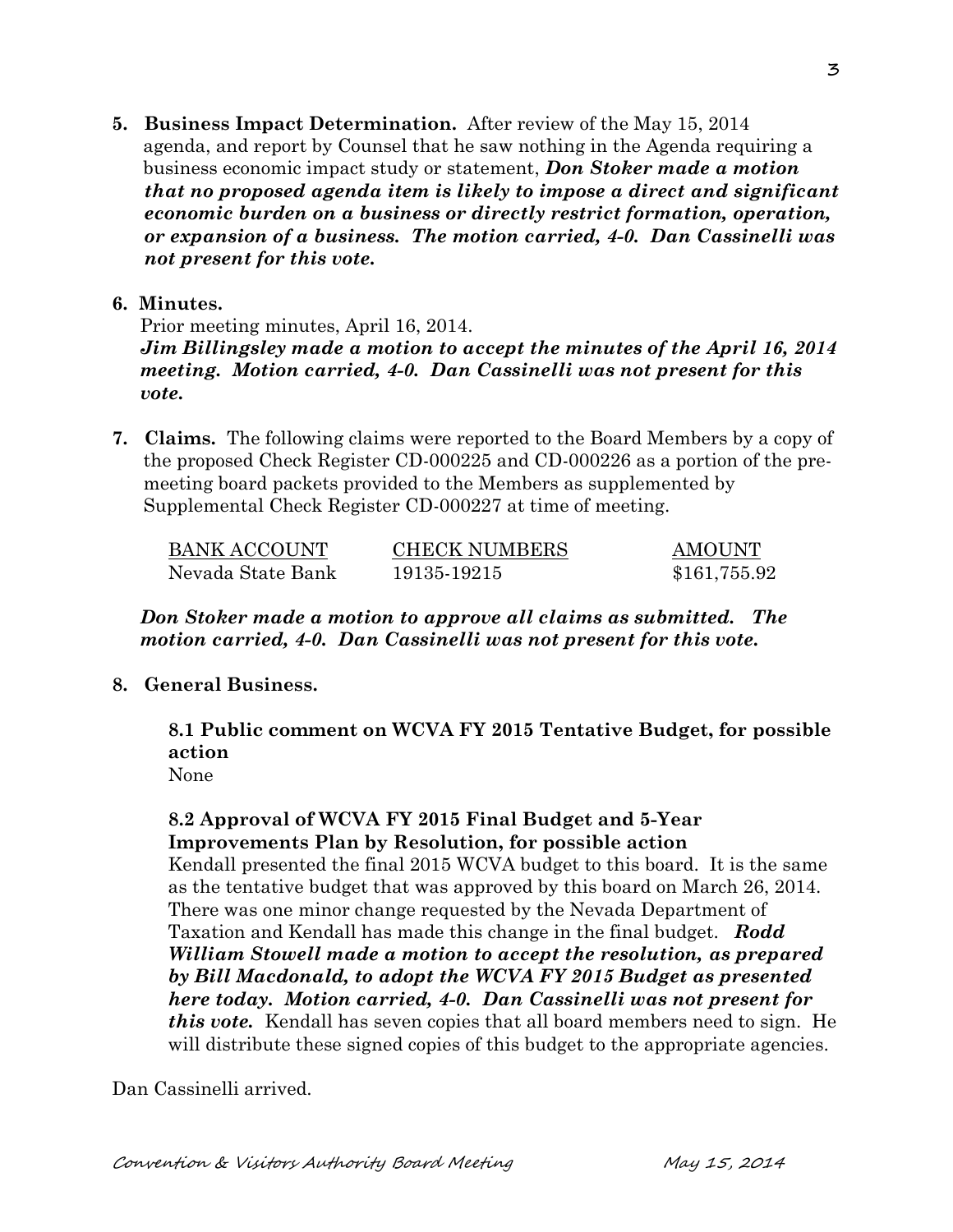### **8.3 Joe McIntyre, Cowboy Country & Bluegrass Association, request for funding, June 13 & 14, 2014, for possible action**

At last month's meeting Mr. McIntyre requested the use of the special event tents owned by WCVA for shade at this event. This board, upon recommendation by Counsel, denied his request. Mr. McIntyre stated he would research renting tents for shade and return to this board to request funding to assist with this cost. Tonight Mr. McIntyre has returned and is requesting \$10,000 in funding (\$3,000 grant, \$7,000 underwriting). The event is now a one day festival instead of two days. Mr. McIntyre explained that after checking into renting event tents he has discovered that the cost is just too high with the rental and set-up/take-down fees of the rental company coming out of Reno. While reviewing the funding request form submitted by Mr. McIntyre, the board was hesitant to commit to this level of financial assistance since it appears that this is a local, one day event. Also, looking at last year's financial information, it appears that WCVA would be funding the event and there were some questions raised as to the accuracy of the number of room nights generated from this event as stated on the request form. Even so, the board recognized that this event has the potential to grow and wanted to provide some funding. *Rodd William Stowell made a motion to approve funding for the Cowboy Country & Bluegrass Festival, June 14, 2014 in the amount of \$3,000 (\$1,000 grant, \$2,000 underwriting). Motion carried, 5-0.*

### **8.4 Joel Murphy, Mike Scott, assistance with motor sport event insurance, for possible action**

Before speaking with the board on this agenda item, Joel presented them with a plaque from the Northern Nevada Racing Association to show their appreciation for WCVA's support of their events over the years. Mike Scott reported that the first event of the WRRA racing season was very well attended even though the weather was cold and rainy. The crowd really enjoyed the stunts performed by the motorcycle jumpers between races. Today's agenda item came about because this year both of these organizations have been hit hard with increased insurance expenditures. For the past few years, the increases each season have been between 2% and 5%. This year's premiums are up 45%. At these rates and the probability of future rate increases, the future of all of the motor sport activities in the area is in jeopardy. Mike and Joel are here to see if this board might have any suggestions on other ways to get the coverage they are required to have so that they can continue to race for many years to come. Board members sympathized with this situation but did not have any definitive advice for them. Dan Cassinelli will speak with County Administrator, Bill Deist to see if he might have any suggestions. He will then contact Mike or Joel and let them know what he finds out. Board members asked Joel and Mike to keep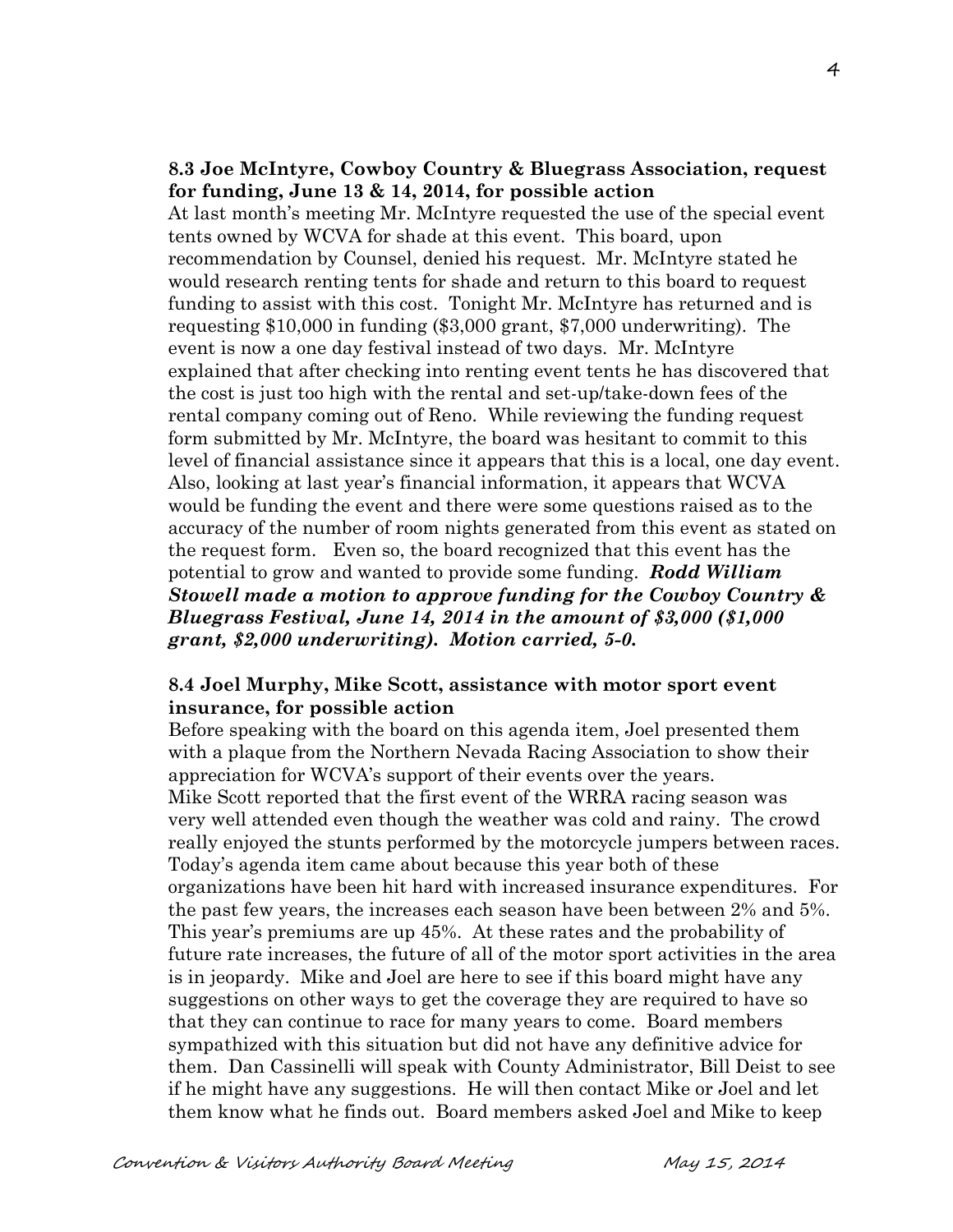them informed on this situation and to let them know if there's any way they can help out.

**8.5 Accommodation tax 9-month refund requests, for possible action Radford (\$567), Ghisletta (\$766.50), Buckner (\$1,092)**

*Don Stoker made a motion to approve the accommodation tax 9-month refund requests for Brian Radford (\$567), Alan Ghisletta (\$766.50), Randy Buckner (\$1,092). Motion carried, 5-0.*

#### **9. Director's Report.**

#### **9.1 Financial reports on WCVA events**

Bank reconciliations for the Tri-County Fair and Ranch Hand Rodeo were included in the board packets for review.

Kim reported that at this point, the Ranch Hand Rodeo is showing a profit of approximately \$5,600 but there are still two large outstanding invoices. Once those are received and paid, the event will lose approximately \$2,500. Even with this loss, this is a great event and a big financial boost to the community at that time of year.

## **9.2 Approval to contract with engineer and proceed with repairs to EH parking structure, for possible action**

Kim has received a proposal from the structural engineer to do an in-depth analysis of the work necessary to make sure the parking structure is safe. Alan is here to answer any questions on this proposal on behalf of this engineer. There are still some parking spaces closed off but the majority of the parking area is open. The board was presented with two options to accomplish this study. One is a time and materials option, at an estimated cost of \$12,000-\$19,000. The second option is a fixed fee at \$18,000. There is an additional cost of \$5,000 that will be incurred no matter which option is chosen. This is for testing and selective demolition that will be done by a separate consultant. There was some concern expressed by local businessman, Tom Bidegary, that lack of parking has significantly affected his business and the process of completing this work will put an additional strain on the parking situation on Bridge Street. He claimed that the businesses along Bridge Street are suffering since there is no available parking when events are held in the East Hall and he is against making the repairs to the parking structure unless the East Hall is closed to all events while the repairs are completed. Board members were not willing to do this and expressed that they are trying to get the repairs done before the entire structure is condemned and no one is allowed to park there. *Don Stoker made a motion to accept Option 1 – Time & Materials proposal at a cost not to exceed \$19,000 from Tectonics Design Group for an indepth inspection of East Hall parking structure and a project plan to* 

5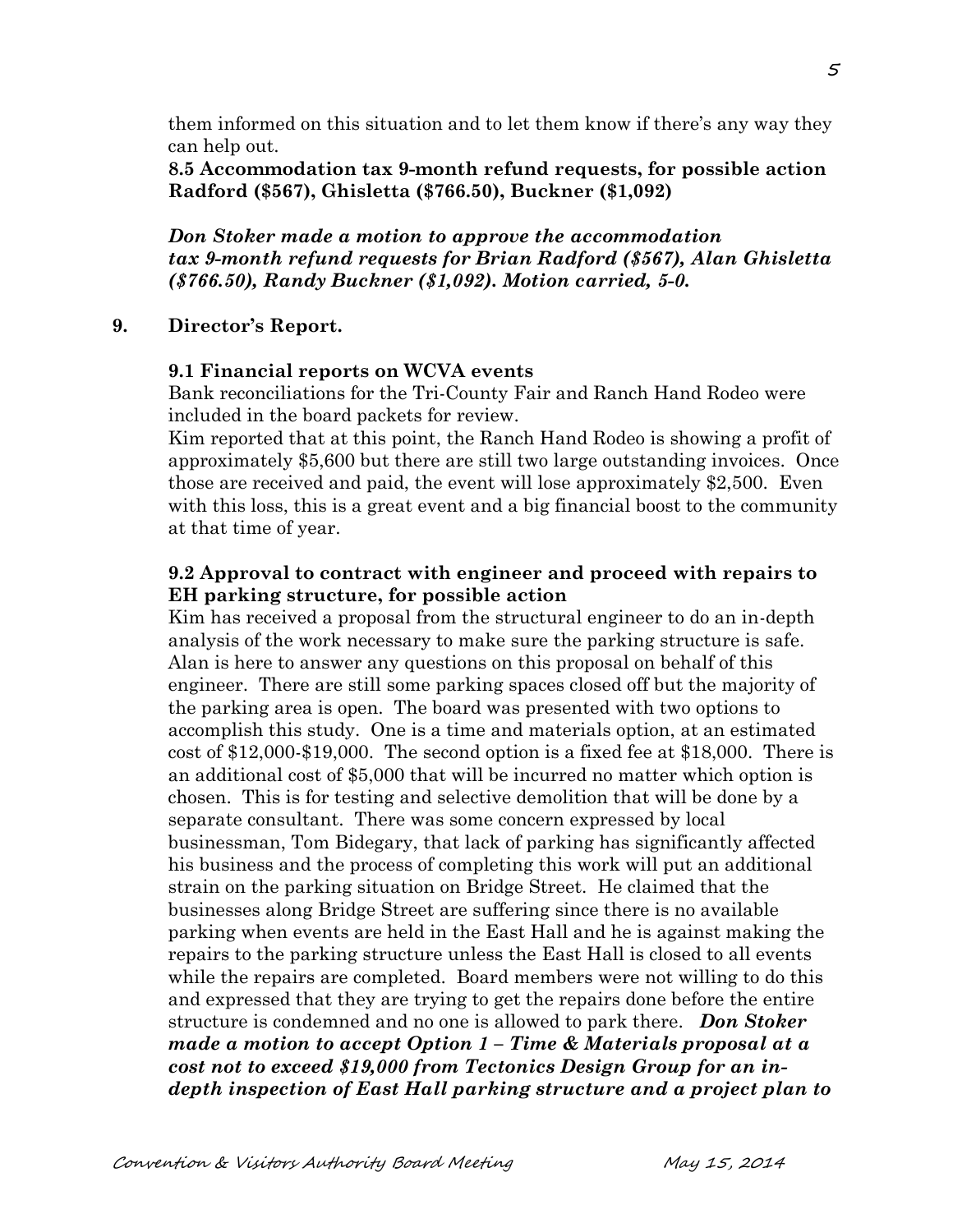### *make the necessary repairs, plus \$5,000 for testing and selective demolition from an independent consultant. Motion carried, 5-0.*

## **9.3 Estimate for design of EH/WH restroom re-model, for possible action**

Kim received a preliminary estimate of \$12,000-\$15,000 for each restroom remodel. Kim showed the plans to Bobby Thomas from the Building Department, and he said there were several things we did not need that added cost. Kim asked the architect to re-do the proposal and get back to him.

# **10. Secretary and Counsel, Monthly report.**

#### **10.1 Review monthly report, for discussion** Report for April was reviewed by Bill.

# **10.2 Chamber of Commerce report, for discussion**

April 2014 Report was included in Bill's report.

# **10.3 Update on Winnemucca Arts Center & Visitor Center, for discussion only**

Since it appears discussions are continuing on this subject with the committee that initiated the arts center design, Bill added it to this agenda but does not have any additional information to bring to the board. No one has contacted WCVA about further discussions that they should be a part of. Don would like to start discussions with this board on our concept for a Visitors Center and have it included on future meeting agendas.

# **10.4 Update on delinquencies, for discussion & possible action**

Shelly forwarded the information to Bill on the current delinquencies. He is working to complete the paperwork and send to the properties.

# **11. Board Administrator.**

## **11.1 April Financial Reports, for discussion**

Room taxes continue to decline. At this rate, room tax totals may end the year near the figures recorded for the 2009/10 year. Terry believes summer occupancy will be strong but not enough to offset the declines we've experienced the rest of the year.

# **12. Other Business.**

# **12.1 Rodd's last meeting**

Rodd is moving out of the area at the end of the month and has resigned his position on this board. Terry presented Rodd with a plaque thanking him for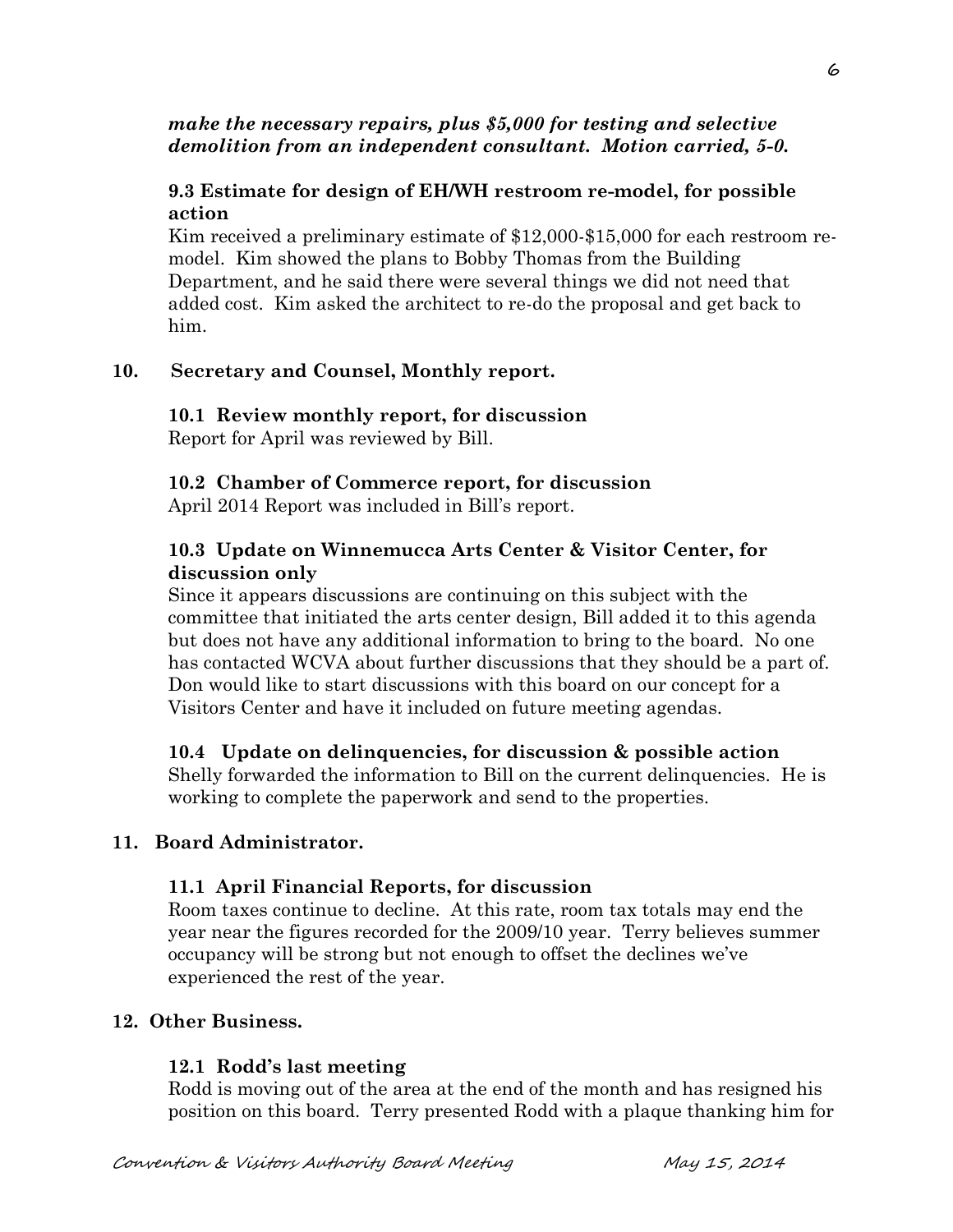his years of service to WCVA and wished him well.

#### **12.2 Melarkey Street parking lot**

Since the work has begun on the intersection improvements, Don asked about the possibility of having our lot graded so that it is level. Kim has already spoken with Loren Hunewill about this. He is waiting for a cost estimate but agreed that this would be a good time to do this.

#### **12.3 Event Center expansion**

At last month's meeting, there was a discussion about approaching the county to help with the expense of an addition to the Event Center. Dan wanted to inform this board that there are several large expenditures facing the county in the upcoming months and he is not sure that financial assistance with this project will be possible. Some of these are: Bill Deist may be retiring in the near future and the county will need to contract with a recruiter to find a replacement, additional office space if the district judge elected in November is from Humboldt County, additional costs associated with the dispatch center and the county water plan.

#### **12.4 TCF Concert**

At this time, ticket sales are at \$36,000. Sales are a little slow, but steady. Kim is confident that ticket sales will pick up as this event gets closer.

#### **12.5 Public comment**

Tom Bidegary wanted to talk with this board about New Frontier RV Park and what he feels is unfair treatment by the City in dealing with them. He claims that they are charging \$20 per night for their "man camp" trailer rooms and that at this rate, none of the local motels can compete. He also claimed that they have a special use permit and that they are not abiding by this permit. Board members explained that they cannot dictate rates that any property charges. Bill added that any issues with a special use permit need to be brought up to officials at the City since they are responsible for enforcing these permits. Kim has spoken with the manager at this park and she informed him that the "man camp" trailers are not being rented out at all. In fact, they are winterized at this time so there is no water or sewer to them. The only rentals, besides the RV park spaces, are the "park" models that are in a different section of the property, away from the "man camp". Jim offered to speak with Steve West and check in to what they can and cannot rent to the public on a nightly basis. If they are renting the man camp trailers, then Kendall needs to be notified so he can contact them and make sure they are paying room tax on all the units they are renting.

### **13. Regular Business. Next Meeting. The Board confirmed the next regular meeting date of Wednesday, June 18, 4:00 pm.**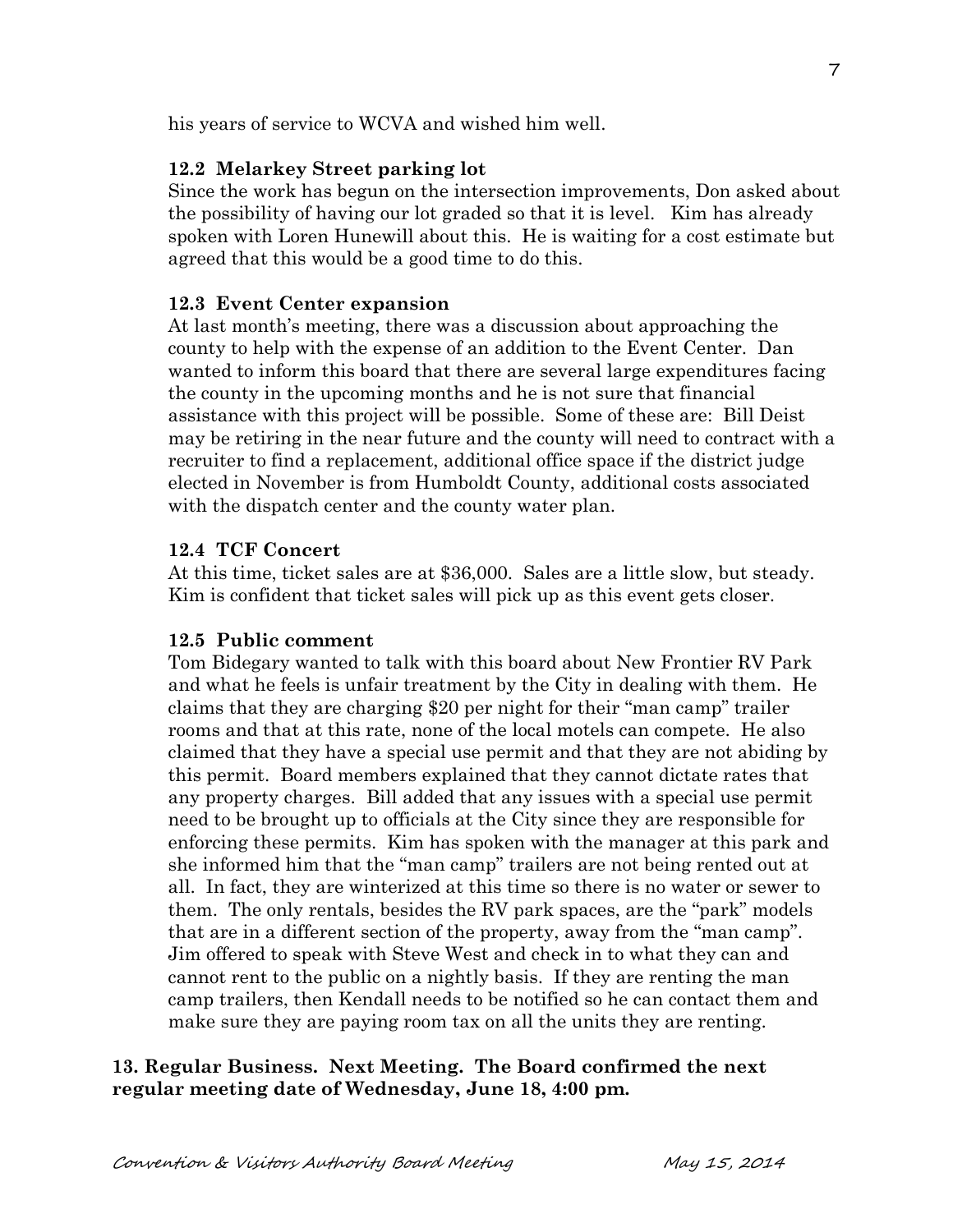## **14. Adjourn.** *Don Stoker made a motion to adjourn this meeting. Motion carried, 5-0.* The meeting was adjourned at 5:50 pm to the next regular meeting, or to the earlier call of the Chairman or to the call of any three (3) members of the Board on three (3) working days notice.

Respectfully submitted,

Shelly Noble

APPROVED ON \_\_\_\_\_\_\_\_\_\_\_\_\_\_\_\_\_\_\_\_\_\_\_\_\_\_\_\_, 2014

As written\_\_\_\_\_\_\_\_\_\_\_\_\_\_\_

As corrected \_\_\_\_\_\_\_\_\_\_\_\_\_ Winnemucca Convention & Visitors Authority Board

 $\_$  ,  $\_$  ,  $\_$  ,  $\_$  ,  $\_$  ,  $\_$  ,  $\_$  ,  $\_$  ,  $\_$  ,  $\_$  ,  $\_$  ,  $\_$  ,  $\_$  ,  $\_$  ,  $\_$  ,  $\_$  ,  $\_$  ,  $\_$  ,  $\_$  ,  $\_$  ,  $\_$  ,  $\_$  ,  $\_$  ,  $\_$  ,  $\_$  ,  $\_$  ,  $\_$  ,  $\_$  ,  $\_$  ,  $\_$  ,  $\_$  ,  $\_$  ,  $\_$  ,  $\_$  ,  $\_$  ,  $\_$  ,  $\_$  , Hotel Representative

TERRY BOYLE RODD WILLIAM STOWELL Chairman and Vice Chairman and Business Representative

DON STOKER JIM BILLINGSLEY Treasurer and Motel Representative City Representative

 $\_$  , and the set of the set of the set of the set of the set of the set of the set of the set of the set of the set of the set of the set of the set of the set of the set of the set of the set of the set of the set of th